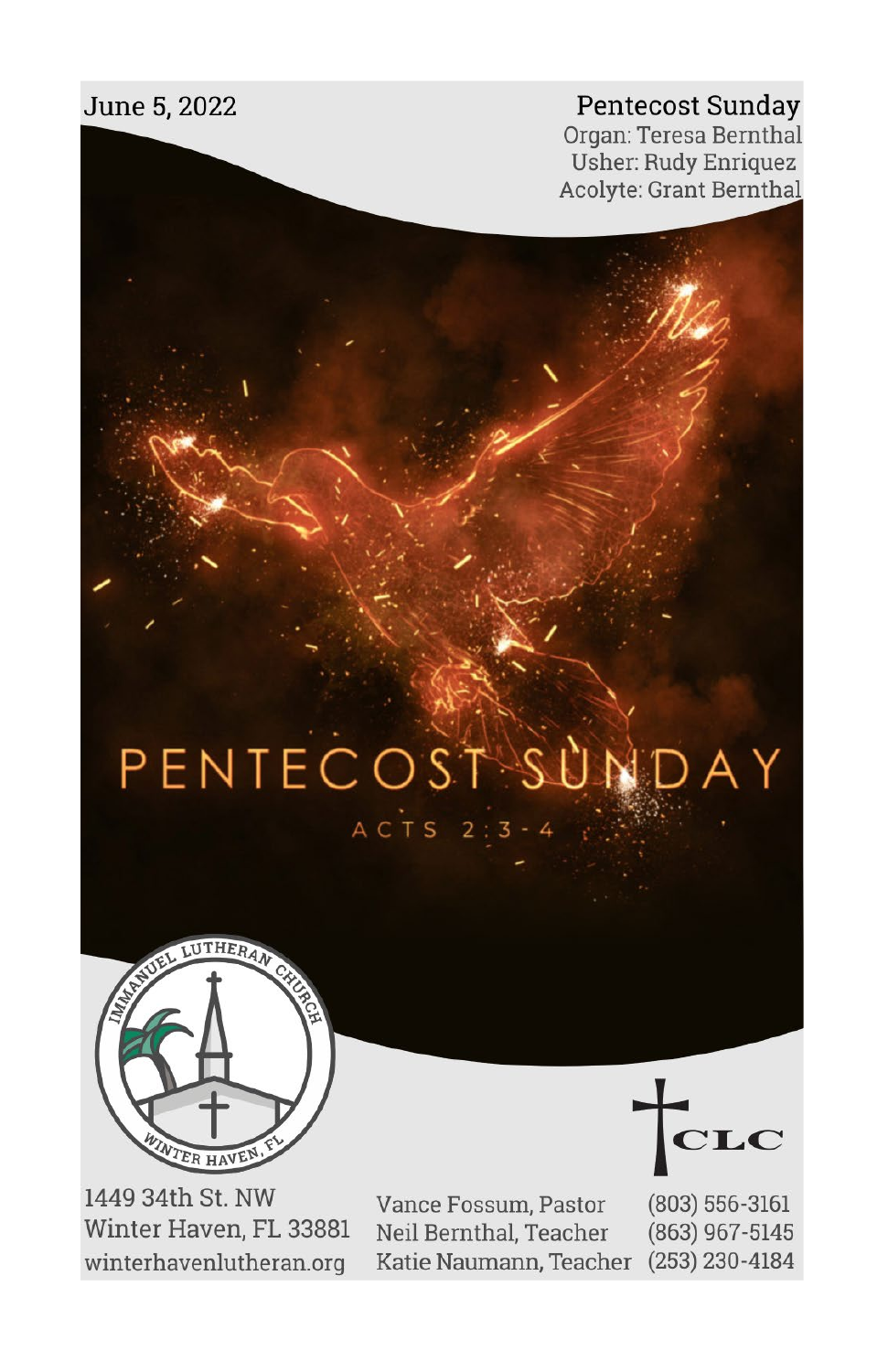#### **PRE-SERVICE DEVOTION**

Ten days after His ascension Jesus poured out His Holy Spirit, as He had promised. Why? So that His disciples, then, now and until He comes again, might not be alone. The "Spirit of Truth," the "Comforter" (literally, the One Who puts His arms around us) was sent to create, strengthen, and encourage faith in Christ by means of the Gospel in Word and Sacraments.

On this special day of the Christian Church-year we give thanks and praise to God the Holy Spirit for all His spiritual gifts! O Lord, open my heart to hear, as to Your Word I draw near! Amen.

## **Order of Divine Worship**

#### **ALTAR PRAYER:**

O Holy Spirit, "give to Your word impressive power,

That in our hearts, from this good hour,

As fire it may be glowing;

That we confess the Father, Son,

and You – Three in One –

Your glory ever showing.

Stay, guide now our souls ever,

That they never may forsake You,

But by faith their Refuge make You." Amen.

#### **THE READING OF ACTS 2:1-4:**

When the Day of Pentecost had fully come, they were all with one accord in one place. 2 And suddenly there came a sound from heaven, as of a rushing mighty wind, and it filled the whole house where they were sitting. 3 Then there appeared to them divided tongues, as of fire, and one sat upon each of them. 4 And they were all filled with the Holy Spirit and began to speak with other tongues, as the Spirit gave them utterance.

**Hymn: TLH #230 "Holy Spirit, God of Love"**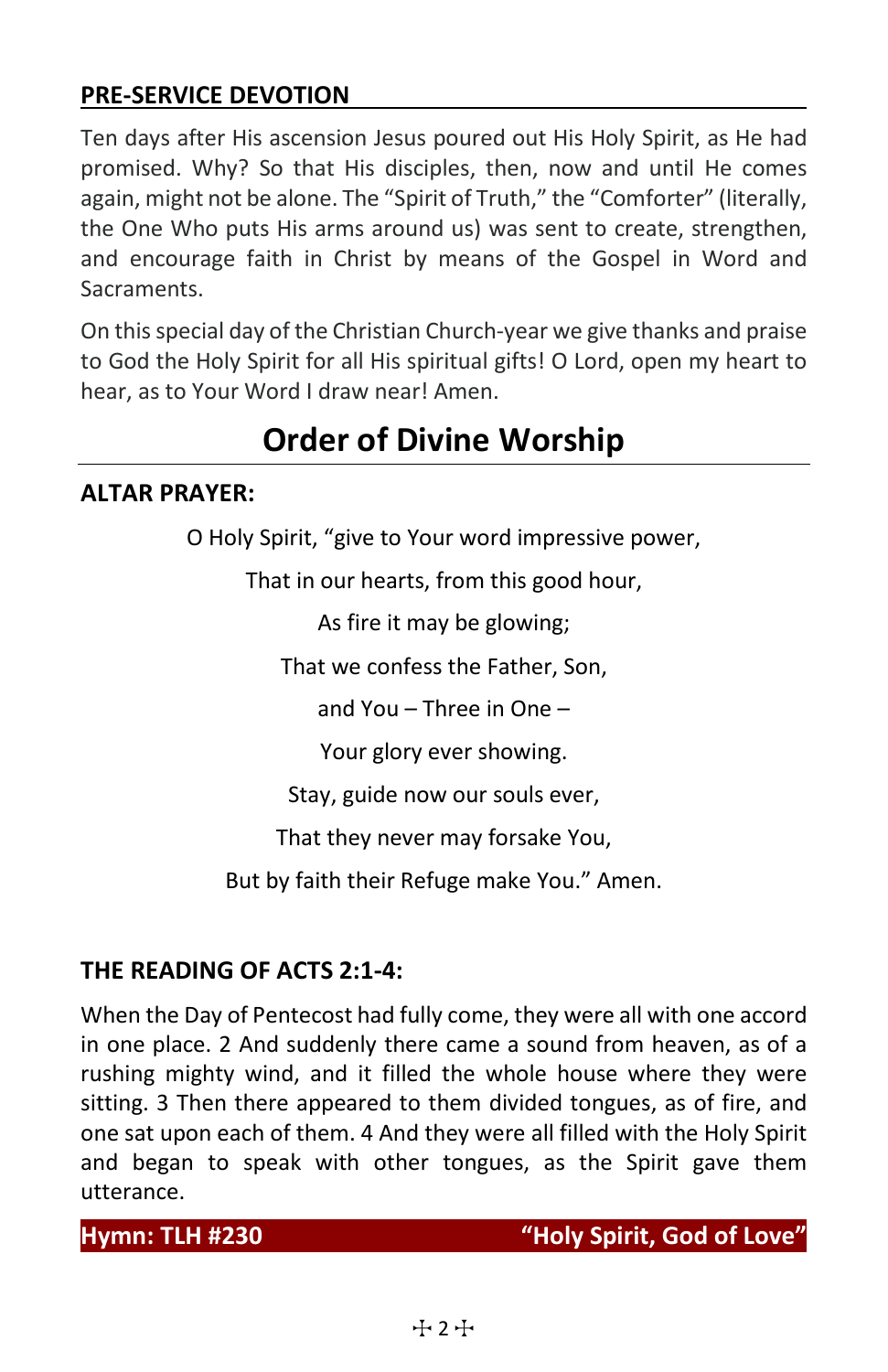P In the name of the Father, and of the Son, and of the Holy Spirit.

C **A - - - men.** 

#### **CONFESSION AND ABSOLUTION:**

- **P** Pastor C **Congregation**
- $\mathbf{P}$  You who are loved by the Lord, "If we say that we have no sin, we deceive ourselves, and the truths is not in us. If we confess our sins, He (God) is faithful and just to forgive us our sins and to cleanse us from all unrighteousness." (1John 1:8-9)
- C **Our Lord Jesus has ascended past the heavens to the right hand of His Father, and our Father, where He ever lives to make intercession for us! Hear, O Lord, when we cry with our voices!.**
- A **O Lord, Holy God, I know how You hate sin. I confess that by many transgressions in thought, word, and deed, I have truly deserved Your wrath and punishment both now and forever. But for the sake of Your glory, pardon my iniquities. Turn me, O Lord, and I shall be turned! Enlarge my heart by the message of Your Spirit in the Gospel Word, that I may walk the way of Your commandments in love for You. This I ask in the Name of my Redeemer, Your Beloved Son, Jesus Christ. Amen.**
- $\bf{P}$  Almighty God, our heavenly Father, has had mercy upon us, and has given His only Son to die for us, and for His sake forgives us all our sins. To those who believe on His name, He gives the power to be the sons of God, and bestows on them His Holy Spirit. He who believes and is baptized, shall be saved! Grant this, O Lord, unto us all!
- C **Amen.**

#### **INTROIT FOR PENTECOST**

- $\bf{P}$  The Spirit of the Lord fills the world!
- C **Hallelujah!**
- $\bf{P}$  Let the righteous be glad; let them rejoice before God:
- C **Yes, let them exceedingly rejoice. Hallelujah! Hallelujah!**

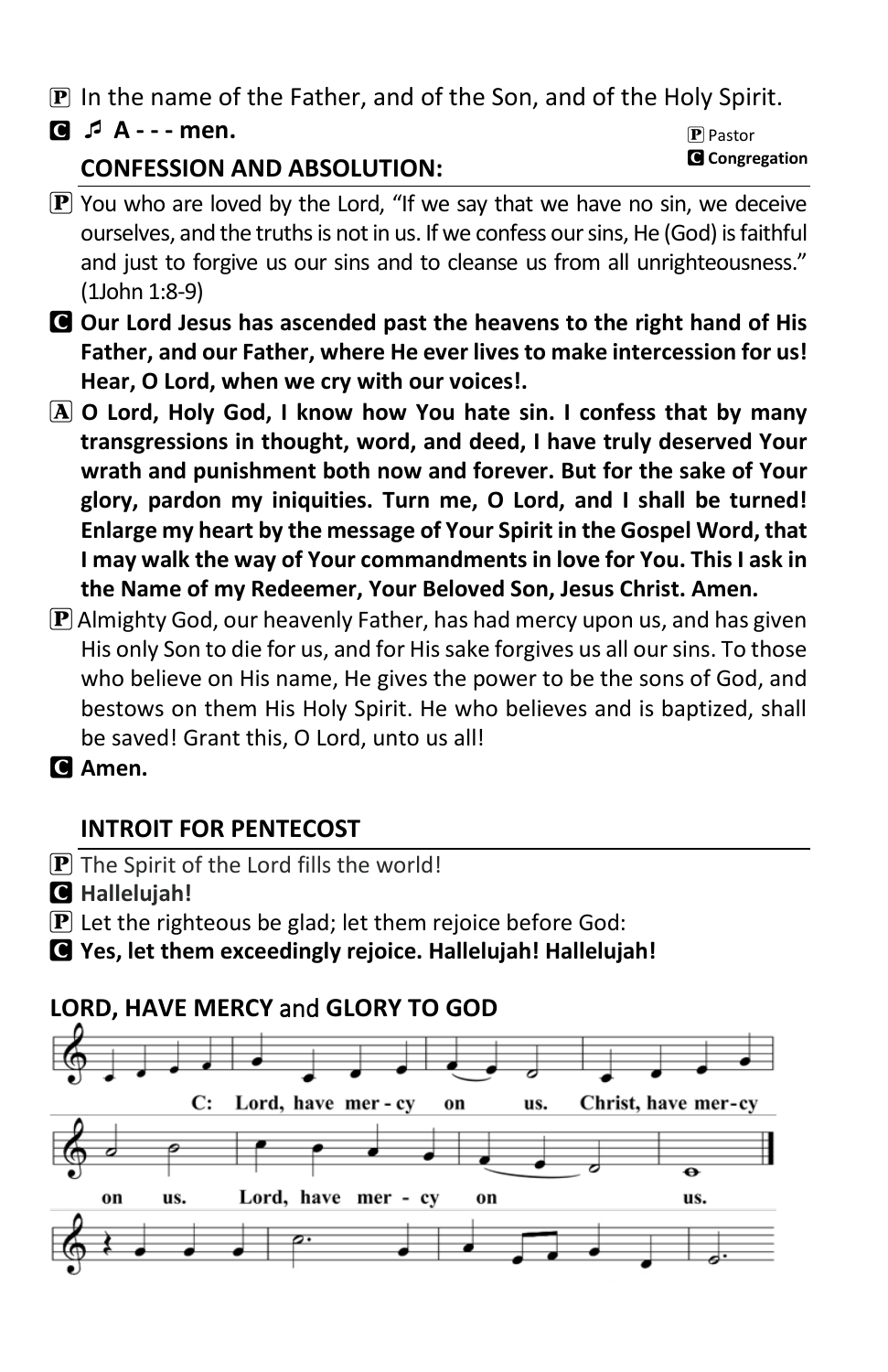$C: 1$  Glo - ry God. give You thanks and praise: to we 2 Lord Je - sus Christ. the Fa - ther's on -  $ly$ Son.  $3A - lone,$ Christ, You on - ly Lord,  $\mathbf{o}$ are the Of heav'n ly peace joy and earth we sing. on You bore for **us** the load of this world's sin. God's hand in high: At right maj - es ty most We wor - ship You, You hearts to our we raise,  $\Omega$ Lamb of God, Your glo - rious vic - t'ry won, Who, with the Spir it wor - shiped and dored,  $a \overline{\mathbf{e}}$ God, Lord al  $might - v$ Fa - ther, heav'n lv King. Re ceive our prayer, grant us Your peace with  $\overline{\phantom{a}}$ in. With all the heav'n - ly glo ri fy. host we

#### **PRAYER OF THE DAY:**

 $\overline{P}$  O Lord God, You taught the hearts of Your faithful people by sending them the light of Your Holy Spirit. By that same Spirit give to us a right judgment in all things, and cause us always to rejoice in the Truth of our salvation with which He has comforted us; through Jesus Christ, Your Son, our Lord Who lives and reigns through all eternity with You and the Holy Spirit.

#### C **Amen.**

**OLD TESTAMENT READING – Ezekiel 36:22-32** "Therefore say to the house of Israel, 'Thus says the Lord God: "I do not do this for your sake, O house of Israel, but for My holy name's sake, which you have profaned among the nations wherever you went. 23 And I will sanctify My great name, which has been profaned among the nations, which you have profaned in their midst; and the nations shall know that I am the Lord," says the Lord God, "when I am hallowed in you before their eyes. 24 For I will take you from among the nations, gather you out of all countries, and bring you into your own land. 25 Then I will sprinkle clean water on you, and you shall be clean; I will cleanse you from all your filthiness and from all your idols. 26 I will give you a new heart and put a new spirit within you; I will take the heart of stone out of your flesh and give you a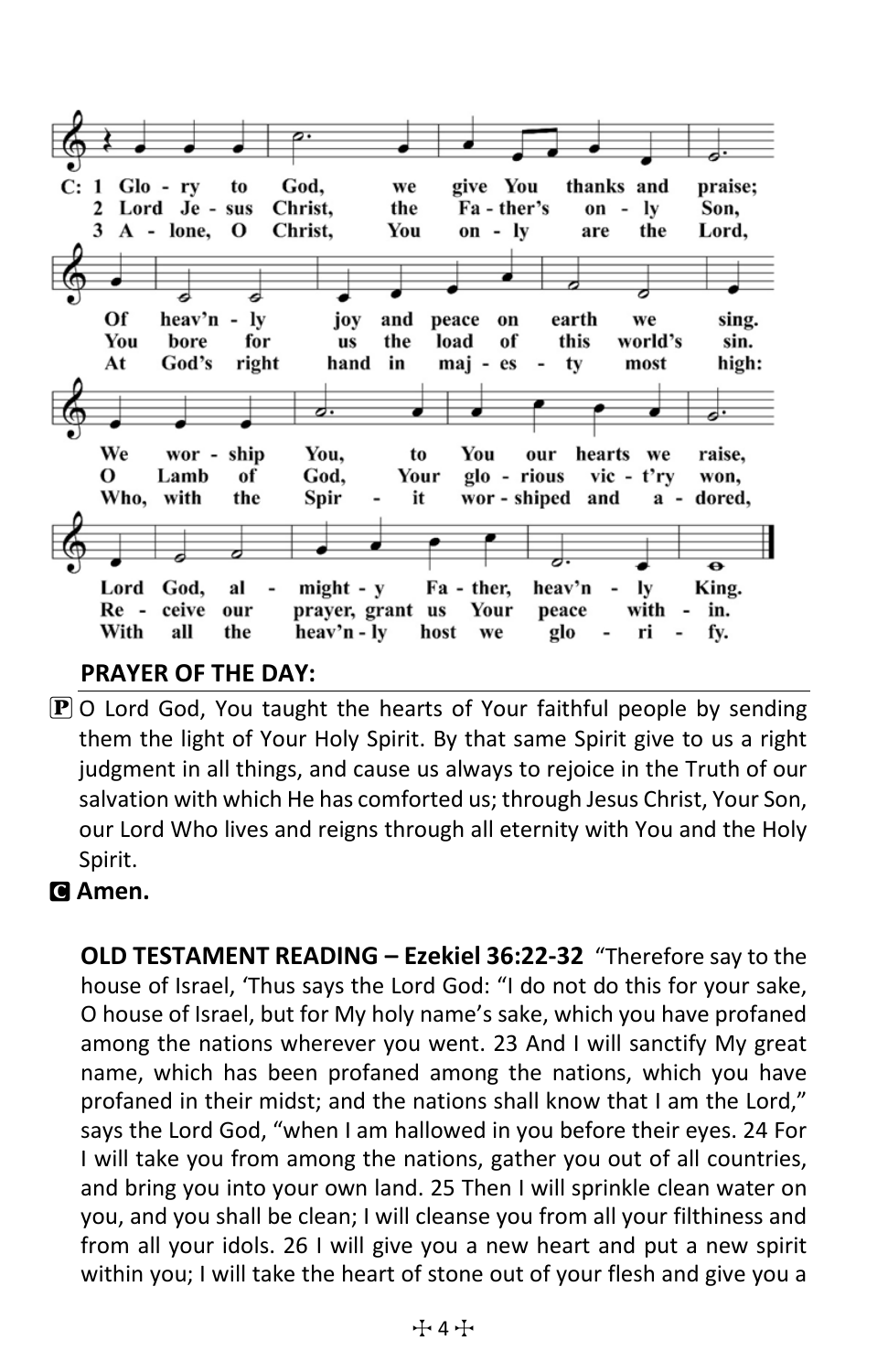heart of flesh. 27 I will put My Spirit within you and cause you to walk in My statutes, and you will keep My judgments and do them. 28 Then you shall dwell in the land that I gave to your fathers; you shall be My people, and I will be your God. 29 I will deliver you from all your uncleannesses. I will call for the grain and multiply it, and bring no famine upon you. 30 And I will multiply the fruit of your trees and the increase of your fields, so that you need never again bear the reproach of famine among the nations. 31 Then you will remember your evil ways and your deeds that were not good; and you will loathe yourselves in your own sight, for your iniquities and your abominations. 32 Not for your sake do I do this," says the Lord God, "let it be known to you. Be ashamed and confounded for your own ways, O house of Israel!"

**NEW TESTAMENT READING – Acts 2:5-39** And there were dwelling in Jerusalem Jews, devout men, from every nation under heaven. 6 And when this sound occurred, the multitude came together, and were confused, because everyone heard them speak in his own language. 7 Then they were all amazed and marveled, saying to one another, "Look, are not all these who speak Galileans? 8 And how is it that we hear, each in our own language in which we were born? 9 Parthians and Medes and Elamites, those dwelling in Mesopotamia, Judea and Cappadocia, Pontus and Asia, 10 Phrygia and Pamphylia, Egypt and the parts of Libya adjoining Cyrene, visitors from Rome, both Jews and proselytes, 11 Cretans and Arabs—we hear them speaking in our own tongues the wonderful works of God." 12 So they were all amazed and perplexed, saying to one another, "Whatever could this mean?" 13 Others mocking said, "They are full of new wine." 14 But Peter, standing up with the eleven, raised his voice and said to them, "Men of Judea and all who dwell in Jerusalem, let this be known to you, and heed my words. 15 For these are not drunk, as you suppose, since it is only the third hour of the day.

16 But this is what was spoken by the prophet Joel: 17 'And it shall come to pass in the last days, says God, That I will pour out of My Spirit on all flesh; Your sons and your daughters shall prophesy, Your young men shall see visions, Your old men shall dream dreams. 18 And on My menservants and on My maidservants I will pour out My Spirit in those days; And they shall prophesy. 19 I will show wonders in heaven above And signs in the earth beneath: Blood and fire and vapor of smoke. 20 The sun shall be turned into darkness, And the moon into blood, Before the coming of the great and awesome day of the Lord. 21 And it shall come to pass That whoever calls on the name of the Lord Shall be saved.'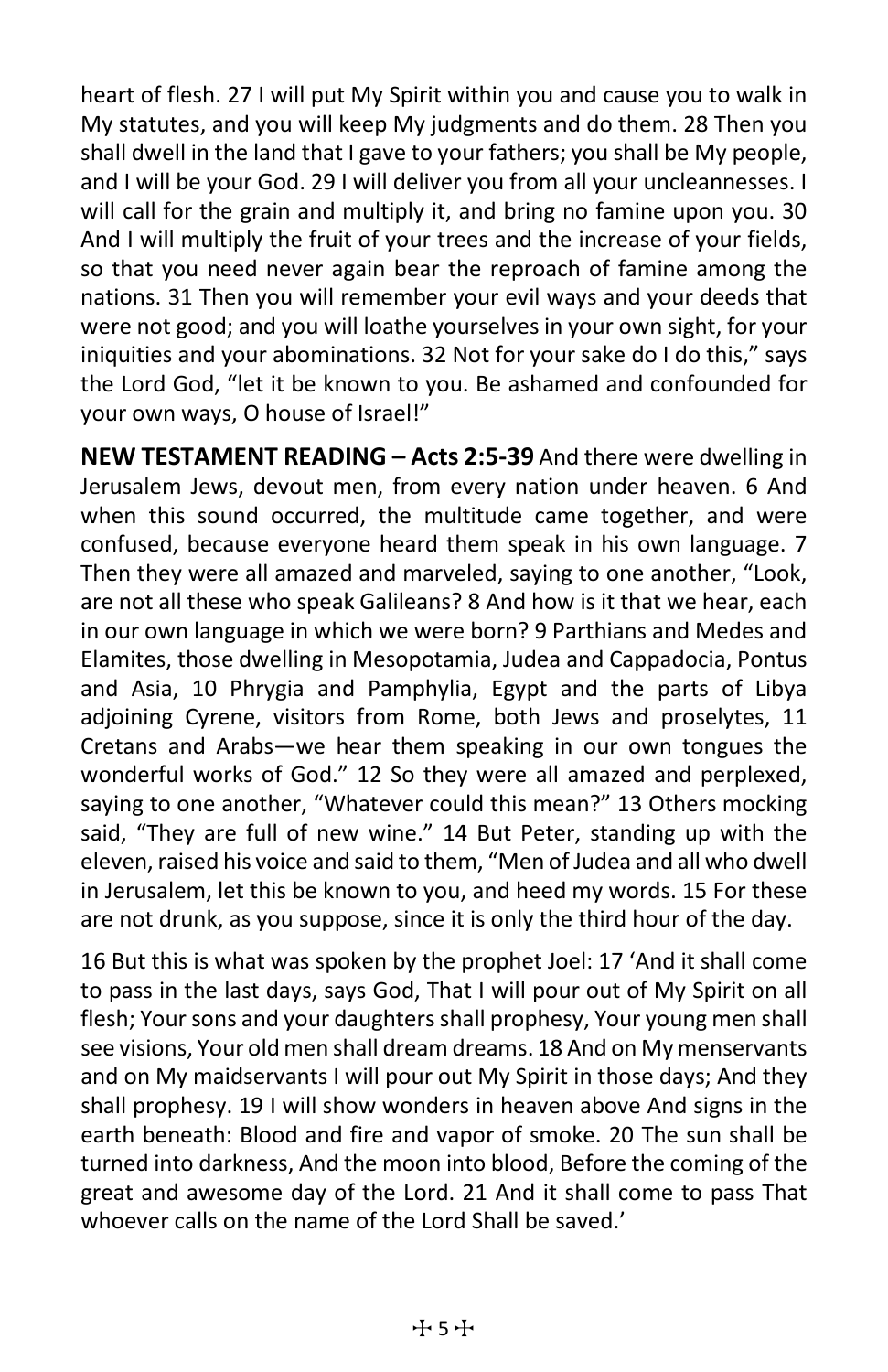22 "Men of Israel, hear these words: Jesus of Nazareth, a Man attested by God to you by miracles, wonders, and signs which God did through Him in your midst, as you yourselves also know— 23 Him, being delivered by the determined purpose and foreknowledge of God, you have taken by lawless hands, have crucified, and put to death; 24 whom God raised up, having loosed the pains of death, because it was not possible that He should be held by it. 25 For David says concerning Him: 'I foresaw the Lord always before my face, For He is at my right hand, that I may not be shaken. 26 Therefore my heart rejoiced, and my tongue was glad; Moreover my flesh also will rest in hope. 27 For You will not leave my soul in Hades, Nor will You allow Your Holy One to see corruption. 28 You have made known to me the ways of life; You will make me full of joy in Your presence.' 29 "Men and brethren, let me speak freely to you of the patriarch David, that he is both dead and buried, and his tomb is with us to this day. 30 Therefore, being a prophet, and knowing that God had sworn with an oath to him that of the fruit of his body, according to the flesh, He would raise up the Christ to sit on his throne, 31 he, foreseeing this, spoke concerning the resurrection of the Christ, that His soul was not left in Hades, nor did His flesh see corruption. 32 This Jesus God has raised up, of which we are all witnesses. 33 Therefore being exalted to the right hand of God, and having received from the Father the promise of the Holy Spirit, He poured out this which you now see and hear. 34 "For David did not ascend into the heavens, but he says himself: 'The Lord said to my Lord, "Sit at My right hand, 35 Till I make Your enemies Your footstool." ' 36 "Therefore let all the house of Israel know assuredly that God has made this Jesus, whom you crucified, both Lord and Christ." 37 Now when they heard this, they were cut to the heart, and said to Peter and the rest of the apostles, "Men and brethren, what shall we do?" 38 Then Peter said to them, "Repent, and let every one of you be baptized in the name of Jesus Christ for the remission of sins; and you shall receive the gift of the Holy Spirit. 39 For the promise is to you and to your children, and to all who are afar off, as many as the Lord our God will call."

**CONFESSION OF FAITH** *The Third Article of the Apostolic Creed and its meaning from Martin Luther's Small Catechism:*

A **I believe in the Holy Ghost, the Holy Christian Church, the Communion of saints, the forgiveness of sins, the resurrection of the dead, and the life everlasting. Amen.**

 $\mathbf{P}$  What does this mean?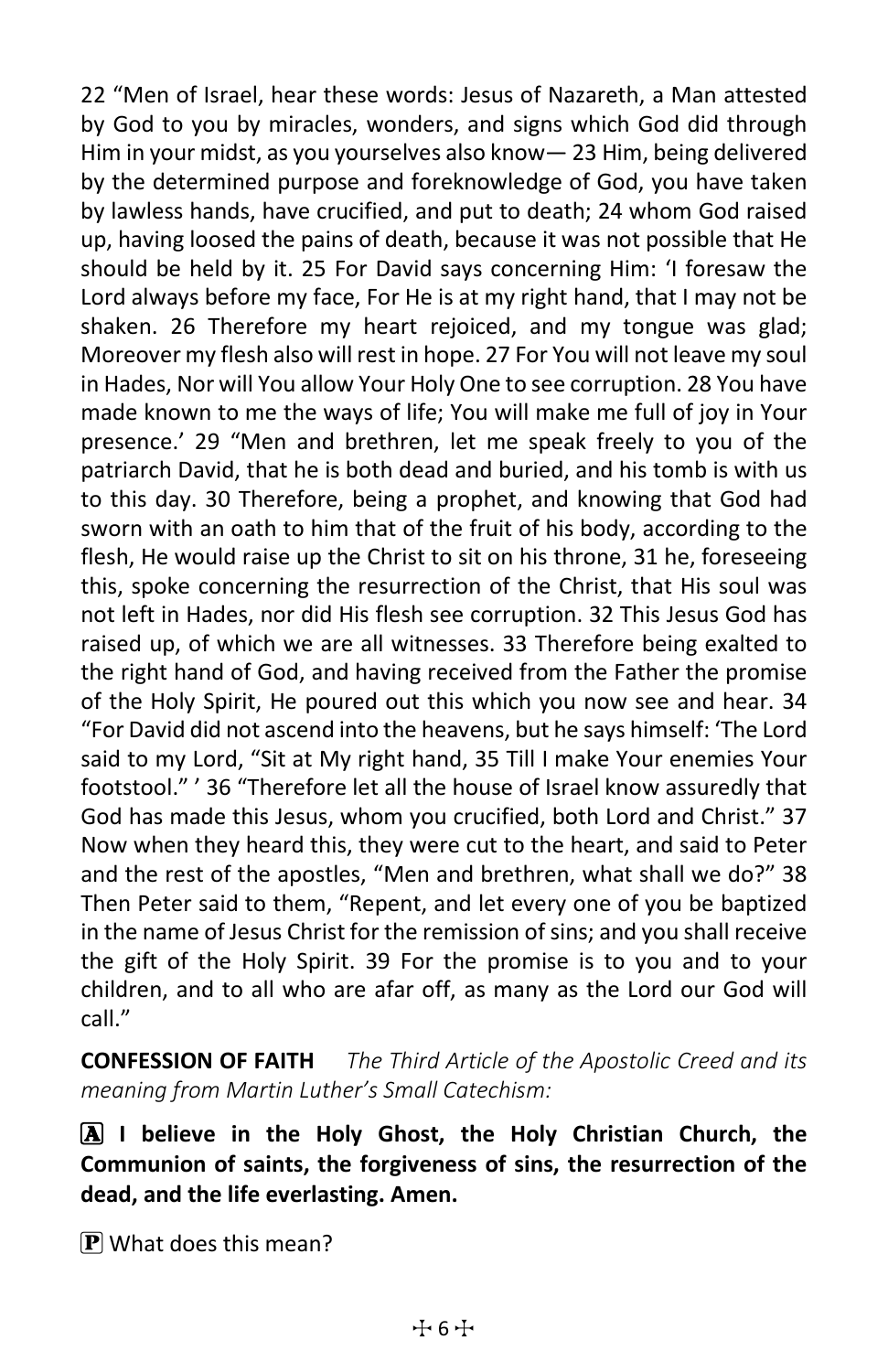C **I believe that I cannot by my own reason orstrength, believe in Jesus Christ, my Lord, or come to Him. But the Holy Spirit has called me by the Gospel, enlightened me with His gifts, sanctified and kept me in true faith. In the same way He calls, gathers, enlightens, and sanctifies the whole Christian Church on earth and keeps it with Jesus Christ in the one true faith. In this Christian Church He daily and richly forgives all sins to me and all believers. On the last day He will raise me and all the dead and give to me and all believers in Christ eternal life. This is most certainly true.**

#### **Hymn: TLH #227 "Come, Holy Ghost, in Love!"**

**SERMON – 1 Corinthians 2:10-12** 10) But God revealed them to us through His Spirit. For the Spirit searches all things, yes, the deep things of God. 11) For what man knows the things of a man except the spirit of the man which is in him? Even so, no one knows the things of God except the Spirit of God. 12) Now we have received, not the spirit of the world, but the Spirit Who is from God, that we might know the things that have been freely given to us by God.

> Note: The theme of today's Pentecost message rhymes.) The Greatest Treasure Is \_\_\_\_\_\_ ! The Spirit Makes It Known to  $\qquad$  !

#### **OFFERTORY** *WS p.16*

*In this prayer we OFFER God our hearts, asking Him for that best of all gifts, the Holy Spirit.*

C **Create in me a clean heart, O God, and renew a right spirit within me. Cast me not away from Your presence. Take not Your Holy Spirit from me. Restore to me the joy of Your salvation. Uphold with Your Spirit free.** 

## **HYMN: TLH #234 v.1,5,6 "Holy Ghost with Light Divine"**

#### **– OFFERING OF THANKFUL HEARTS –**

*Followed immediately by the Offering Hymn printed below:*

**OFFERING: TLH #442:2 "Lord of Glory, Who Hast Bought Us"**

C **Grant us hearts, dear Lord, to yield Thee- Gladly, freely, of Thine own; With the sunshine of Thy goodness Melt our thankless hearts of stone Till our cold and selfish natures, Warmed by Thee, at length believe That more happy and more blessed 'Tis to give than to receive.**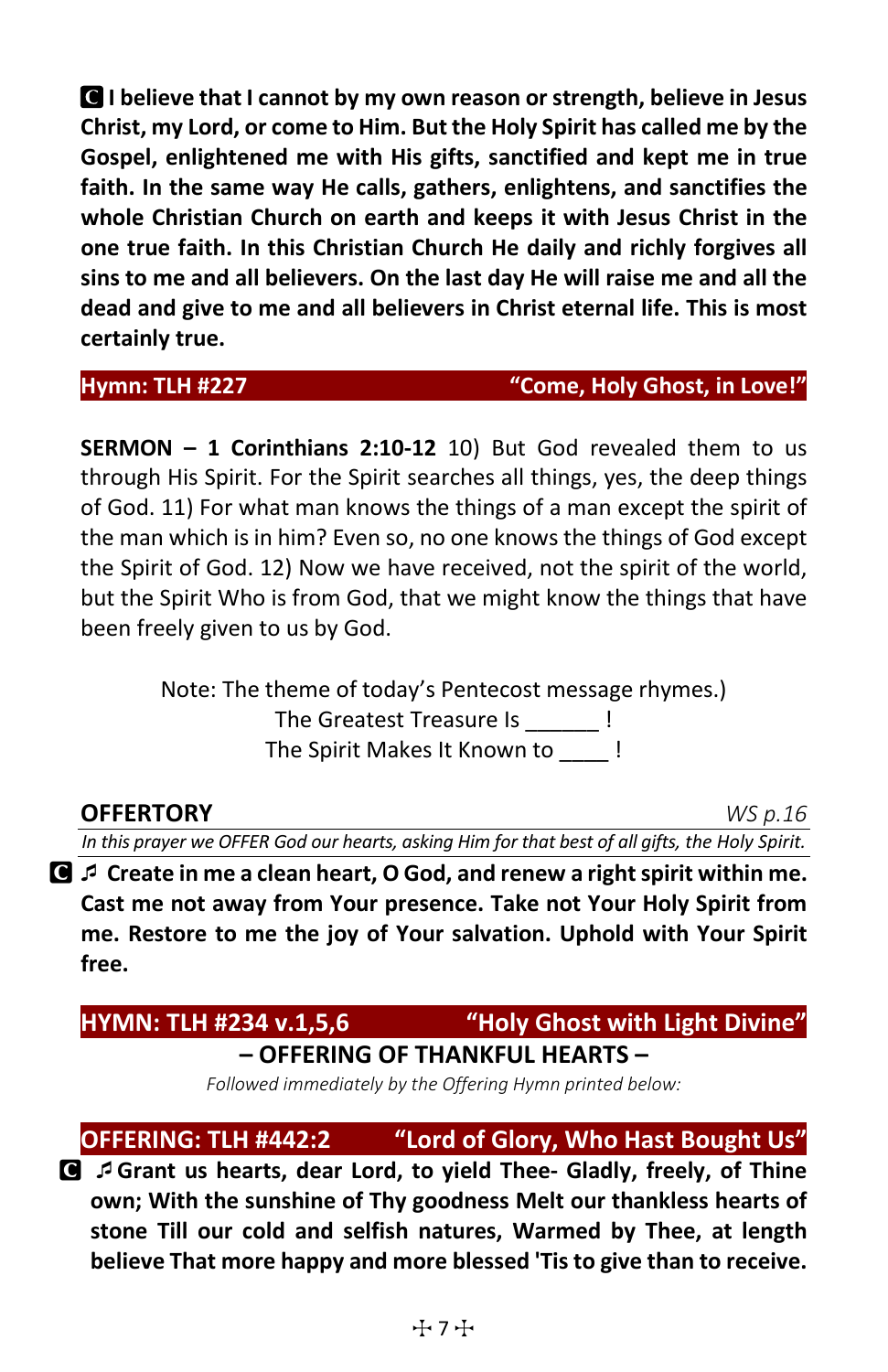#### **GENERAL PRAYER and the LORD'S PRAYER**

- $[P]$  The Lord be with you.
- C **And also with you.**

 $[P]$  Lift up your hearts!

C **We lift them up to the Lord!** 

# **The Order of Holy Communion**



- $\bf{P}$  It is right and beneficial that we should at all times and in all places give thanks to You, O Lord, holy Father, almighty and everlasting God: Who, out of love for His fallen creation, humbled Himself by taking on the form of a servant, becoming obedient unto death, even death upon a cross. Risen from the dead, He has freed us from eternal death and given us life everlasting. Therefore, with angels and archangels, and with all the company of heaven, we laud and magnify Your glorious Name, evermore praising You and saying:
- C **Holy, holy, holy Lord, God of Sabbaoth, adored; Heaven and earth with full acclaim shout the glory of Your name. Sing hosanna in the highest, sing hosanna to the Lord; Truly blest is He who comes in the name of the Lord!**

**WORDS OF INSTITUTION** *Lk. 22:19-20; Mt. 26:26-28; 1 Cor. 11:23-25*

 $\mathbf P$  Our Lord Jesus Christ, the same night in which He was betrayed, took bread. And when He had given thanks, He broke it and gave it to His disciples, saying, "Take, eat. This is My body, which is given for you. Do this in remembrance of Me." In the same way He took the cup, after supper, gave thanks, and gave it to them saying, "Drink of it, all of you. This cup is the new covenant in My blood, which is shed for you for the forgiveness of sins. Do this whenever you drink it, in remembrance of Me." And the peace of the Lord will be with you always!

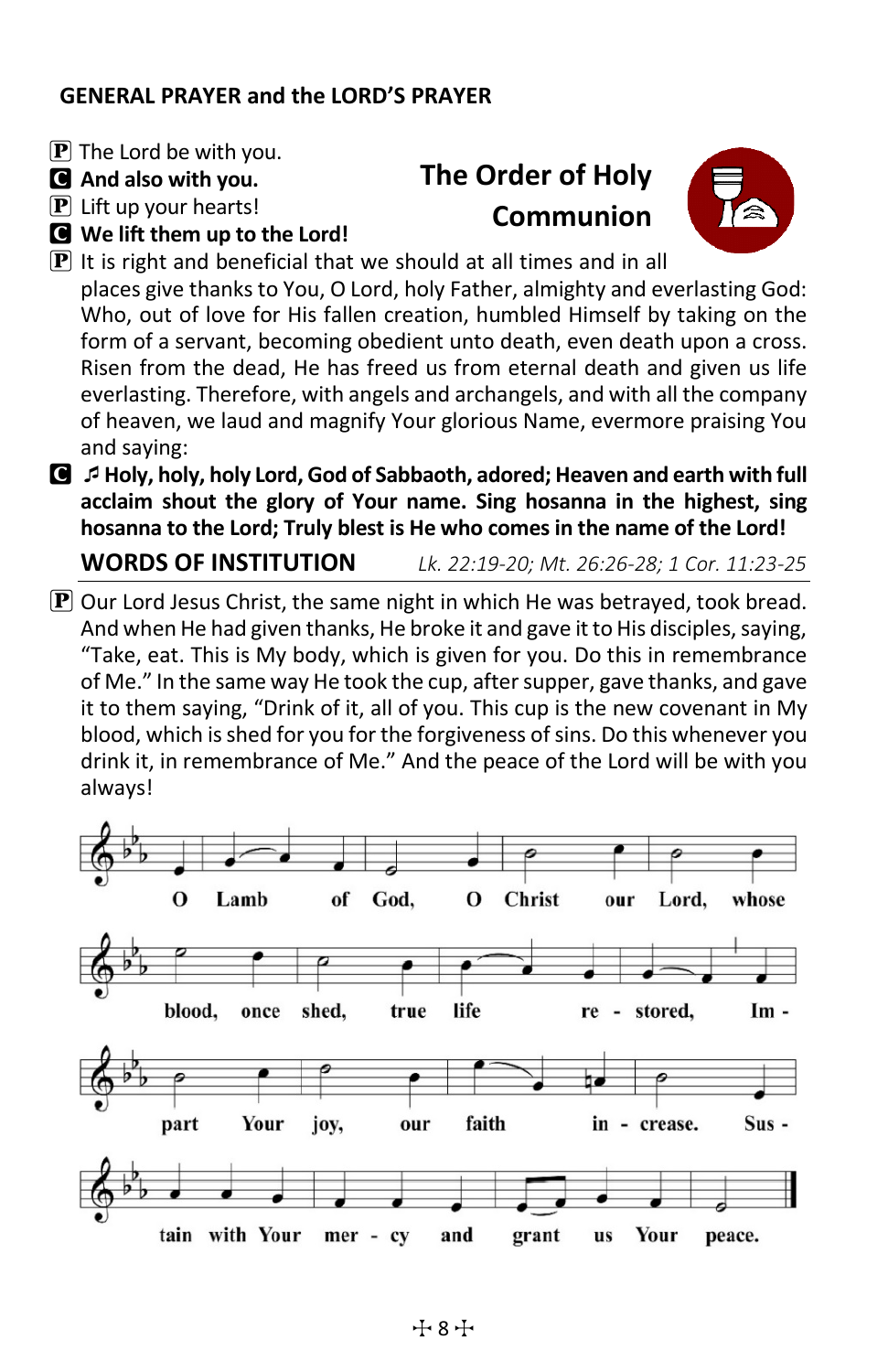#### **Communion Today is for Members Only Please**

We don't judge anyone's faith, but we do stand up for our own. The Bible teaches what we call "Close Communion," that is, God wants you to commune only with those people with whom you are agreed in ALL the Bible's teachings. This belief is based upon 1 Corinthians 1:10 & 11:26-30, among other Bible passages. Therefore, if you are a guest with us today, and BEFORE you come up to commune with us, you'll want to find out if our church teaches what the Bible does! The pastor would be happy to discuss this with you at your convenience!

**THE DISTRIBUTION** *Please remain seated.*

 $\mathbf{P}$  Take and eat. This is the true body of our Lord and Savior, Jesus Christ, given into death for your sins.

Take and drink. This cup is the true blood of our Lord and Savior, Jesus Christ, shed for you for the forgiveness of sins.

May this body and blood strengthen and preserve you in the true faith, unto life everlasting. Depart in peace. Amen.

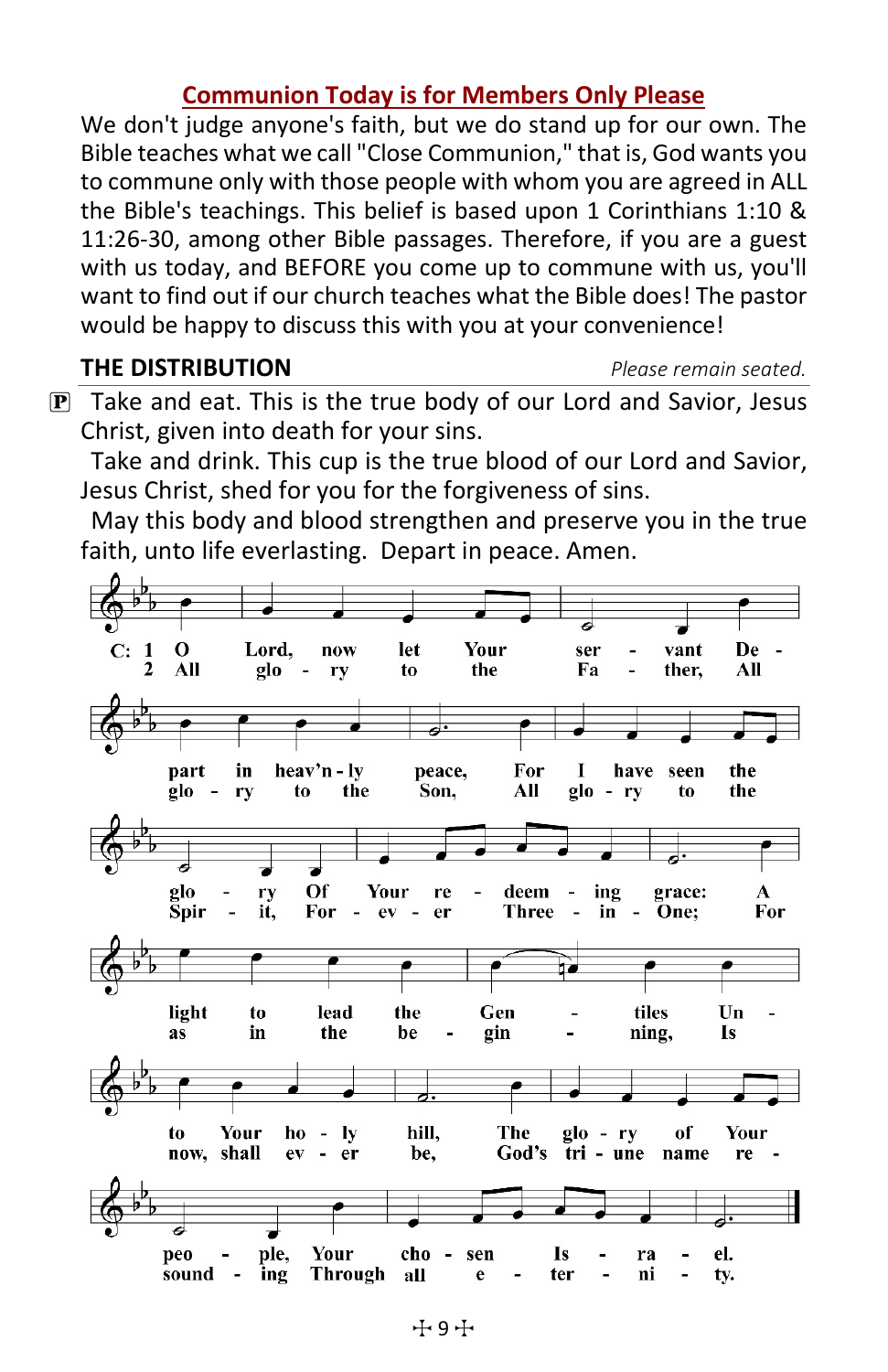**P** Go in peace. Serve the Lord with gladness.



#### **PRAYERS & the BENEDICTION** *Numbers 6:24-26*

- P The LORD bless you and keep you; The LORD make His face shine upon you and be gracious unto you; The LORD lift up His countenance upon you and give you His peace.
- C **Amen, amen, a – men.**

| <b>HYMN: WS #739</b>                               | "Holy Spirit, Ever Dwelling"                                    |
|----------------------------------------------------|-----------------------------------------------------------------|
| $\pm$ Announcements $\pm$                          |                                                                 |
| Last Week: WH-31 Bible Class-15                    |                                                                 |
| Total Offering = $$1267.25$                        | June 5: 9:15am Bible Class WH<br>令.<br>10:15am Communion Pastor |
| General = $$617.25$   Building = $$150$   Prop Imp | Fossum                                                          |
| $= $100$   ILC Sch. = \$300   Benevolence = \$100  | <b>ੀ June 5: Voters' Meeting and</b><br>Elders' Meeting         |
|                                                    | <b>ੀ June 12: Orland Service 8am</b>                            |
| <b>June 5:</b> Today will be a special voters'     | WH 10:15am                                                      |
| meeting to issue a call for a full-time            | June 19: WH 10:15am<br>Ÿ                                        |
| pastor. There will also be an Elders'              | 4<br><b>June 19: Education Meeting,</b>                         |
| Meeting.                                           | Trustee Meeting, Church                                         |
|                                                    | Council after church                                            |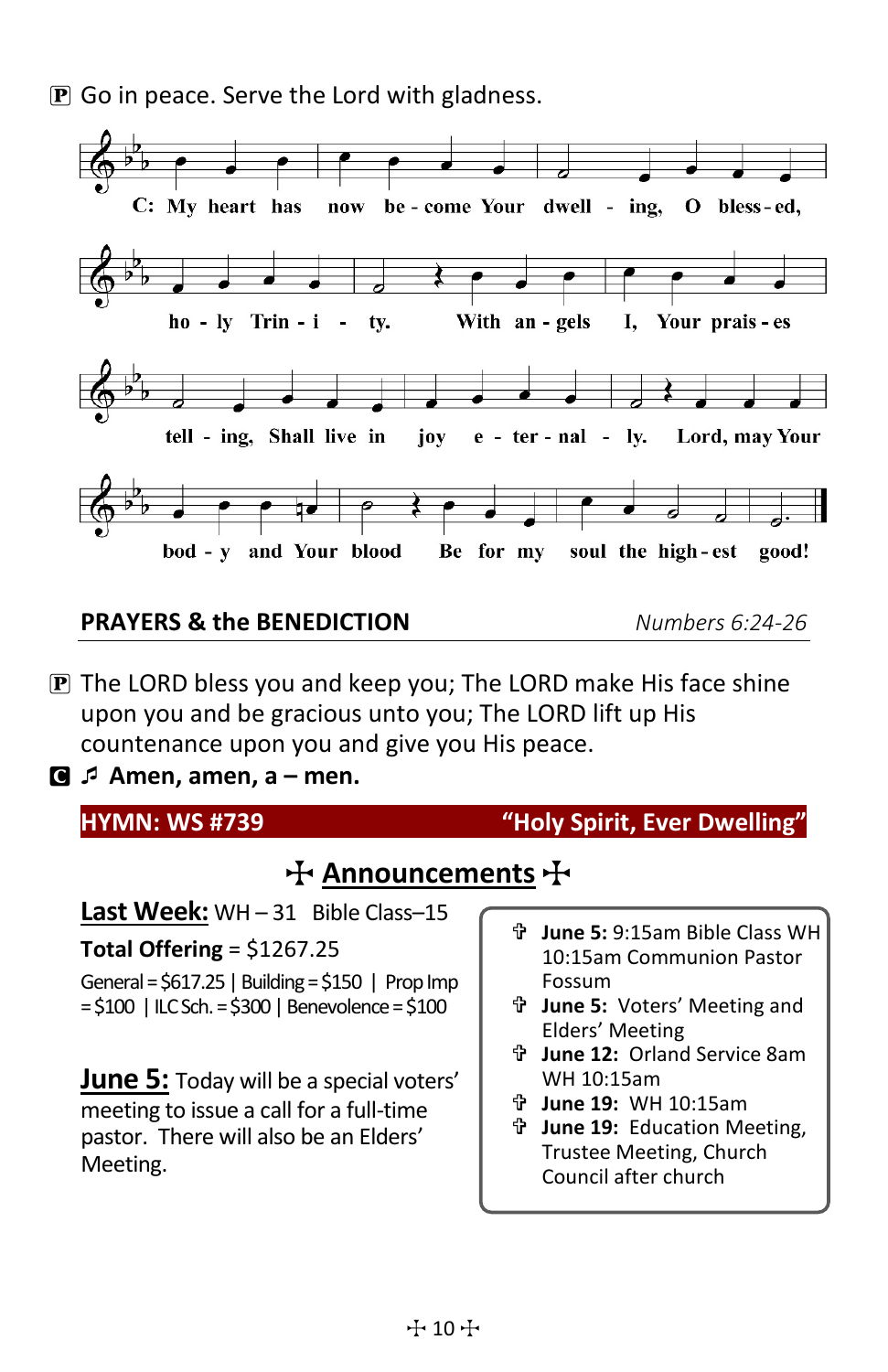### **50th Anniversary of Peace Thru Christ, Middleton, WI**

To the pastor and members of Peace Thru Christ – Middleton, Wisconsin: Dear Brothers and Sisters in Christ, the Lord of the Church,

"Behold, how good and how pleasant it is for brethren to dwell together in unity!" (Psalm 133:1) For half a century your God has used His Word to make you "like-minded toward one another," enabling you thereby to glorify the God and Father of our Lord Jesus Christ with one mind and one mouth (Rom. 15:5-6) We join you today in giving glory to our Lord with the same confessional mind and mouth as your own.

As you celebrate, you look not only backward with thanksgiving, but

forward with confidence in Christ's promise to another faithful group of Christians 1900 years ago: "I know your works. See, I have set before you an open door, and no one can shut it, for you have a little strength, have kept My word, and have not denied My name. (Rev. 3:8)

We wish you renewed zeal and confidence as you continue forth with Christ's saving Gospel. Remember what happened before the last Passover Jesus celebrated with His disciples. Jesus directed His disciples to go into Jerusalem and follow a man who would meet them carrying a pitcher of water. This man, Jesus said, would lead them to a house where they would find a large upper room furnished and prepared for the celebration of the Supper. The disciples were sent off with only the Lord's Word, just like Abraham, and every one of our spiritual fathers of faith. What happened? We are told that the disciples "went forth and found it just as He had said unto them." It is the very nature of true faith in Christ that it marches on His word. As you continue to go forward by faith in your Savior's Word, you will not be disappointed. For His Word will prove true over and over again: It will prosper where He sends it (Is. 55:1ff.); give life where He plants it (1

Peter 1:22 ff.); peace to those who believe it (Rom. 5:1), and eternal freedom from the power of Sin, Death, and Satan to those who continue in it (John 8:31).

So may the Lord of the Church, continue to bless your kingdom-labor to His glory and your everlasting joy!

Pastor Em., Vance Fossum

On behalf of your fellow laborers in the Lord,

Immanuel Lutheran – Winter Haven, Florida

#### **Cleaner (6/11):** Bernthal | **Acolyte (6/12):** Seth Berntal